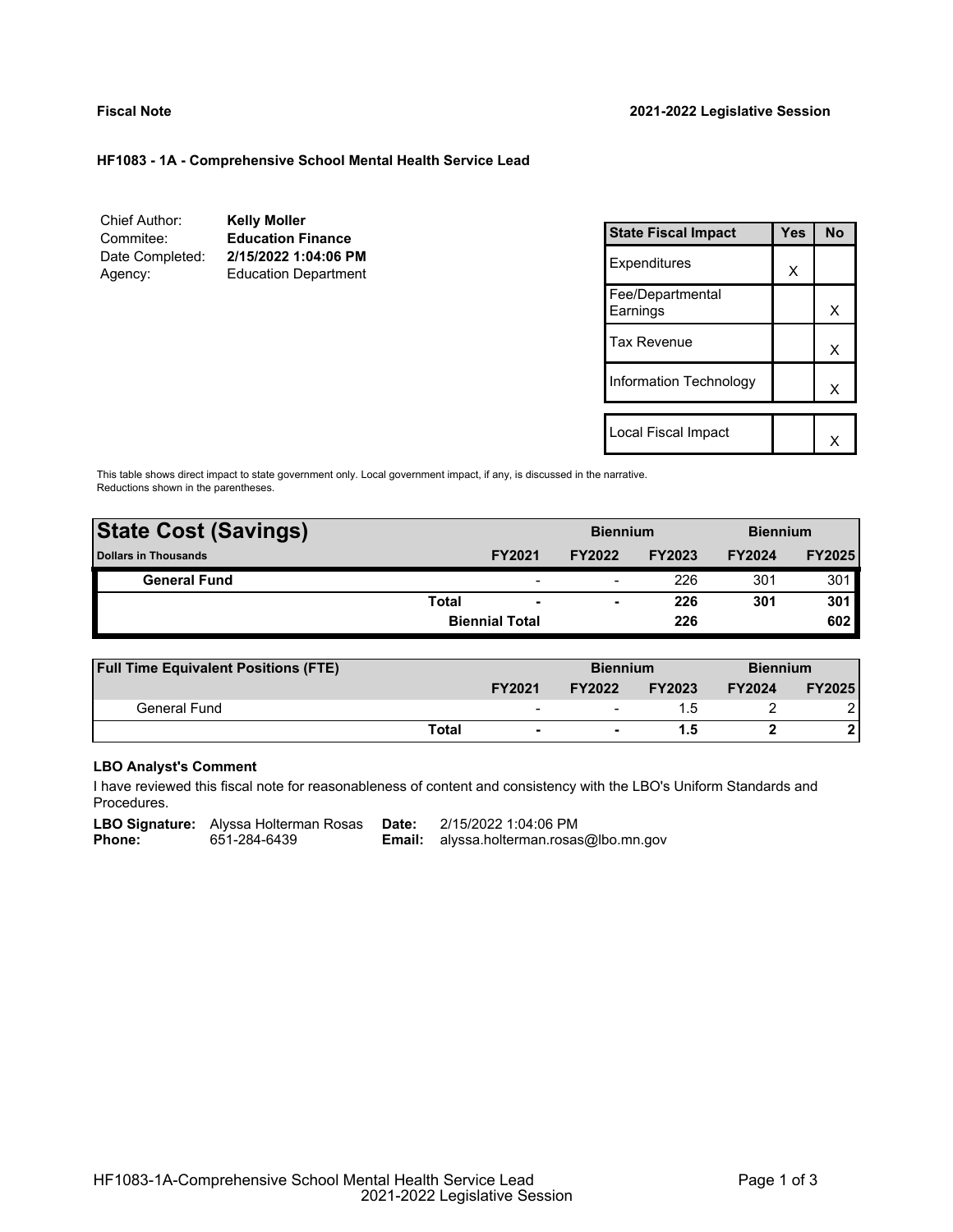# **State Cost (Savings) Calculation Details**

This table shows direct impact to state government only. Local government impact, if any, is discussed in the narrative. Reductions are shown in parentheses.

\*Transfers In/Out and Absorbed Costs are only displayed when reported.

| State Cost (Savings) = 1-2                        |              |                       | <b>Biennium</b> |               | <b>Biennium</b> |               |
|---------------------------------------------------|--------------|-----------------------|-----------------|---------------|-----------------|---------------|
| <b>Dollars in Thousands</b>                       |              | <b>FY2021</b>         | <b>FY2022</b>   | <b>FY2023</b> | <b>FY2024</b>   | <b>FY2025</b> |
| <b>General Fund</b>                               |              |                       |                 | 226           | 301             | 301           |
|                                                   | <b>Total</b> |                       | -               | 226           | 301             | 301           |
|                                                   |              | <b>Biennial Total</b> |                 | 226           |                 | 602           |
| 1 - Expenditures, Absorbed Costs*, Transfers Out* |              |                       |                 |               |                 |               |
| <b>General Fund</b>                               |              |                       |                 | 226           | 301             | 301           |
|                                                   | <b>Total</b> |                       | ۰               | 226           | 301             | 301           |
|                                                   |              | <b>Biennial Total</b> |                 | 226           |                 | 602           |
| 2 - Revenues, Transfers In*                       |              |                       |                 |               |                 |               |
| <b>General Fund</b>                               |              |                       |                 |               |                 |               |
|                                                   | <b>Total</b> | ۰                     | ۰               |               | ٠               | ۰             |
|                                                   |              | <b>Biennial Total</b> |                 |               |                 |               |

# **Bill Description**

This bill would require the Department of Education to employ two mental health leads to serve as a source of information and support for schools in addressing the mental health needs of students, teachers, and school staff, and in 54 developing comprehensive school mental health systems in school districts and charter schools. One lead must work on addressing the mental health needs of students and the other lead must work on addressing the mental health needs of teachers and other school staff.

#### **Assumptions**

Two FTE (Education Specialist II) would be required to implement this bill (Lead positions). The leads must assist schools in assessing the quality of their comprehensive school mental health systems and developing improvement plans to implement evidence-based mental health resources, tools, and practices in school districts and charter schools throughout Minnesota.

It is assumed that the two FTE positions would be filled by October 2022. Thus for FY2023, each position is 0.75 FTE.

# **Expenditure and/or Revenue Formula**

|                                  | <b>FY22</b> | <b>FY23</b> | <b>FY24</b> | <b>FY25</b> |
|----------------------------------|-------------|-------------|-------------|-------------|
| Education Specialists II (2 FTE) |             | 226,000     | 301,000     | 301,000     |

#### **Long-Term Fiscal Considerations**

Costs for these positions would be ongoing.

#### **Local Fiscal Impact**

N/A